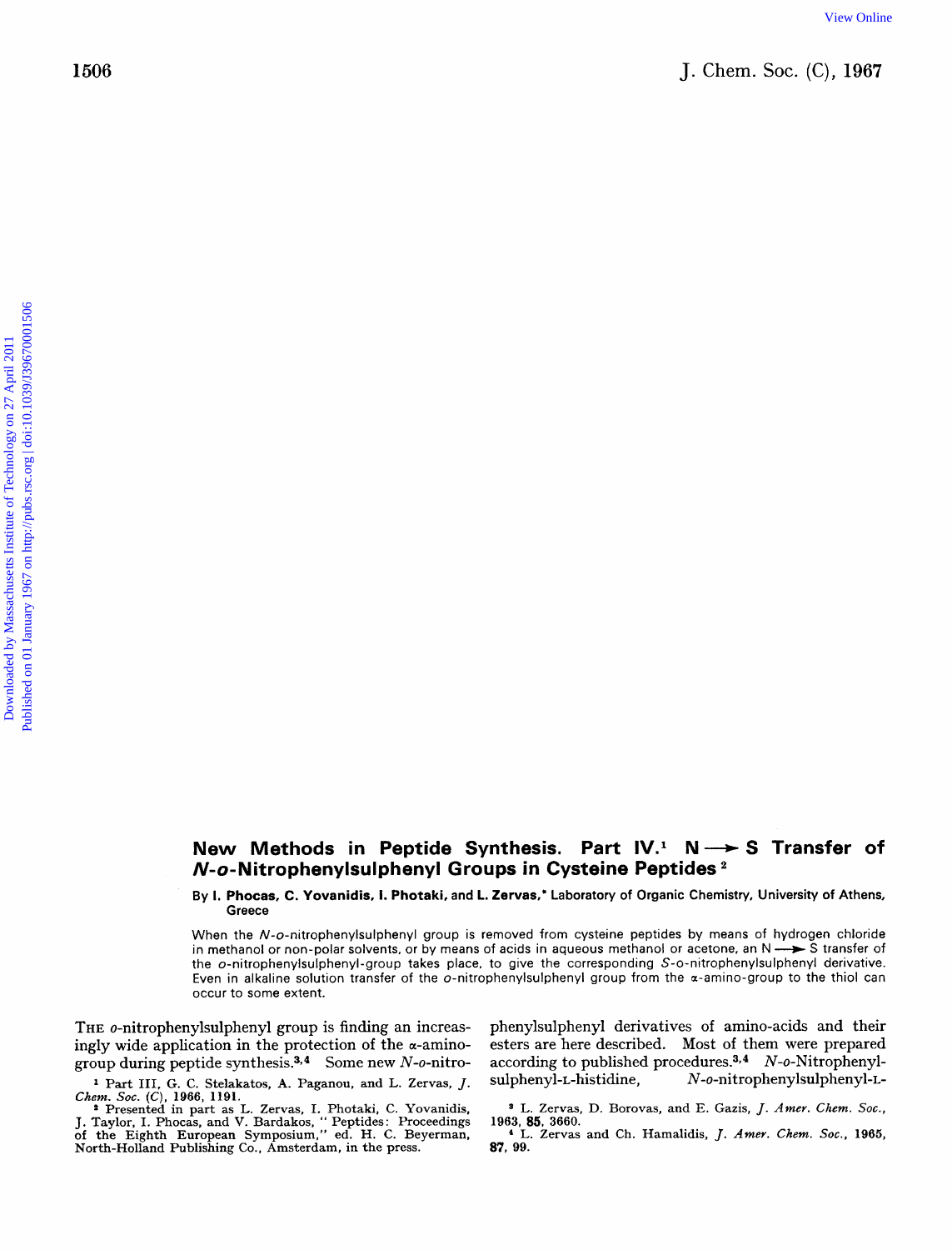arginine and their methyl esters were prepared by **a**  modified method. The N-o-nitrophenylsulphenyl derivatives of the basic amino-acids and of their esters are mono-derivatives, presumably a-substituted.

Sulphenyl chlorides also react with the thiol group of L-cysteine both in alkaline solution  $4.5$  and, as we have observed with o-nitrophenylsulphenyl chloride, in acidic solution. The mixed disulphide, S-o-nitrophenylsulphenyl cysteine  $(I)$ ,  $\uparrow$  thus formed is not stable but rearranges very quickly, especially in alkaline solution, to give, among other products, di-o-nitrophenyl disulphide. Therefore, when the **N-o-nitrophenylsulphenyl-group** is removed from cysteine peptides, *e.g.,* (111), by means of hydrogen chloride in methanol or non-polar solvents, the chloride generated reacts with the free thiol group to give, in excellent yield, the corresponding S-o-nitrophenylsulphenyl derivative (IV) . Org.<br>
argumine and their methyl esters were prepared by a from the scanino-group to the this<br>desirable and control on the mass cannot desirable entity. (II), the methanology of the<br>Sachington and the control on the mass a



Reagents: i, NPS-CI, HCONMe<sub>2</sub>; ii, CH<sub>3</sub>CO<sub>2</sub>Na; iii, (a) MeONa-MeOH, **(b)** CH,CO,H; **iv,** 2HCI. MeOH, MeCO,Et, etc.

This transfer of the o-nitrophenylsulphenyl group is an  $N \longrightarrow S$  migration and the reaction also takes place when the **N-o-nitrophenylsulphenyl** group is removed by acids, *e.g.*, toluene-*p*-sulphonic acid, in solvents such as aqueous alcohol or acetone. The removal of the **N-o-nitrophenylsulphenyl** group in such solutions of **N-o-nitrophenylsulphenyl** peptides, even with one equivalent of acid, has already been described, and the subsequent uptake of the o-nitrophenylsulphenyl group by the thiol group of cysteine may be explained on the basis of the recent work of Kessler and Iselin.' These authors report that thiols such as thiophenol, in the presence of acetic acid, remove the N-o-nitrophenylsulphenyl-group as phenyl o-nitrophenyl disulphide and its rearrangement products. In the case of peptide (111), the peptide itself acts as the thiol. This means that during the preparation of cysteine peptides using *N-o*nitrophenylsulphenyl derivatives of amino-acids and S-protected cysteines, the *N*-o-nitrophenylsulphenyl group must be removed before the liberation of the free thiol or after its oxidation.

Even in alkaline solution transfer of the NPS-group

from the  $\alpha$ -amino-group to the thiol can occur to some extent. Thus, in the case of **N-o-nitrophenylsulphenyl**  peptides *e.g.,* (11), the methanolysis of the S-acyl group with methanolic sodium methoxide **(20-30** min.) causes the disappearance of some of the free thiol groups. An explanation of this fact could be that the sodium thiolate of the peptide formed during methanolysis removes the **N-o-nitrophenylsulphenyl** group. Sodium benzene-

$$
NPS-NHCHMe \cdot CO_2CH_2Bz \xrightarrow{PhysNa} H_2NCHMe \cdot CO_2H
$$

thiolate removes the  $N$ -o-nitrophenylsulphenyl group from **N-o-nitrophenylsulphenyl-L-alanine** phenacyl ester at room temperature to a great extent, and indeed more quickly than thiophenol-acetic acid.<sup>7</sup> Therefore better yields are obtained by reducing the time of methanolysis of **N-o-nitrophenylsulphenyl-S-acyl** cysteine peptides (11) to *ca.* **10** min., rapid extraction of the peptide thiol after the acidification of the solution with acetic acid, and subsequent repeated washing of the extract with water in order to remove the acetic acid.

The susceptibility of the **N-o-nitrophenylsulphenyl**  group to sodium benzenethiolate, a specific reagent for removal of the phenacyl ester group,<sup> $1,8$ </sup> means that this thiolate cannot be used for the selective removal of phenacyl groups from **N-o-nitrophenylsulphenyl-amino**acid phenacyl esters.

## **EXPERIMENTAL**

Where reaction mixtures were non-aqueous, solvents were dried before use. Evaporations were carried out under reduced pressure at 35-40°. Compounds were dried *in vacuo* at room temperature  $(P_2O_5)$  with the exception of compounds (I), (111), and (IV), which were dried *in vacuo* at  $95^\circ$   $(P_2O_5)$  for 12 hr. All substances were chromatographically pure (t.l.c.<sup>9</sup> on Kieselgel G). For substances with a free amino-group, the solvent systems n-butanol-acetic acid-pyridine-water (30 : **6** : **20** : 24) and 3,3-dimethylpropan- **1-ol-pyridine-water-diethylamine** 

**(10** : **10** : **7** : **7** : 0.3) were used and the chromatograms were developed with ninhydrin. For **N-o-nitrophenylsulphenyl**  derivatives the systems used were chloroform-carbon tetrachloride-methanol **(6** : 3 : 1) and toluene-pyridine-acetic acid **(80:** 10: 1) and development was done with iodine. Microanalyses were done **by** Dr. H. Mantzos, Analytical Laboratory of the Royal Hellenic Research Foundation.

*N-o-Nitrophenylsulphenylamino-acids and their Esters.-*  The above compounds are listed in the Table ; most of them have been prepared according to one of the already described methods.<sup>3,4</sup> and relevant procedures are indicated for each derivative in the Table. Modified procedures for the preparation **of N-o-nitrophenylsulphenyl** derivatives of histidine, arginine, and their methyl esters are described below.

N-o- *Nitrophenylsulphenyl-L-histidine methyl ester.* For **1** mole of L-histidine methyl ester dihydrochloride 2 moles

t Here and elsewhere the abbreviations used for protecting groups and amino-acid residues are those recommended by the Committee on Nomenclature of the Fifth European Peptide Symposium. *<sup>6</sup>*

S. Sakakibara and H. Tani, Bull. *Chem. SOC. Japan,* **1956, 29,** *55.* 

<sup>&</sup>lt;sup>6</sup> " Peptides: Proceedings of the Fifth European Symposium,"

ed. G. T. Young, Pergamon, Oxford, 1963, p. 261.<br>
<sup>7</sup> W. Kessler and B. Iselin, *Helv. Chim. Acta*, 1966, **49**, 1330.<br>
<sup>8</sup> J. C. Sheehan and G. D. Daves, jun., *J. Org. Chem.*, 1964,

M. Brenner and A. Niederwieser, *Experientia,* **1960, 16,** *378. 29,* **2006.**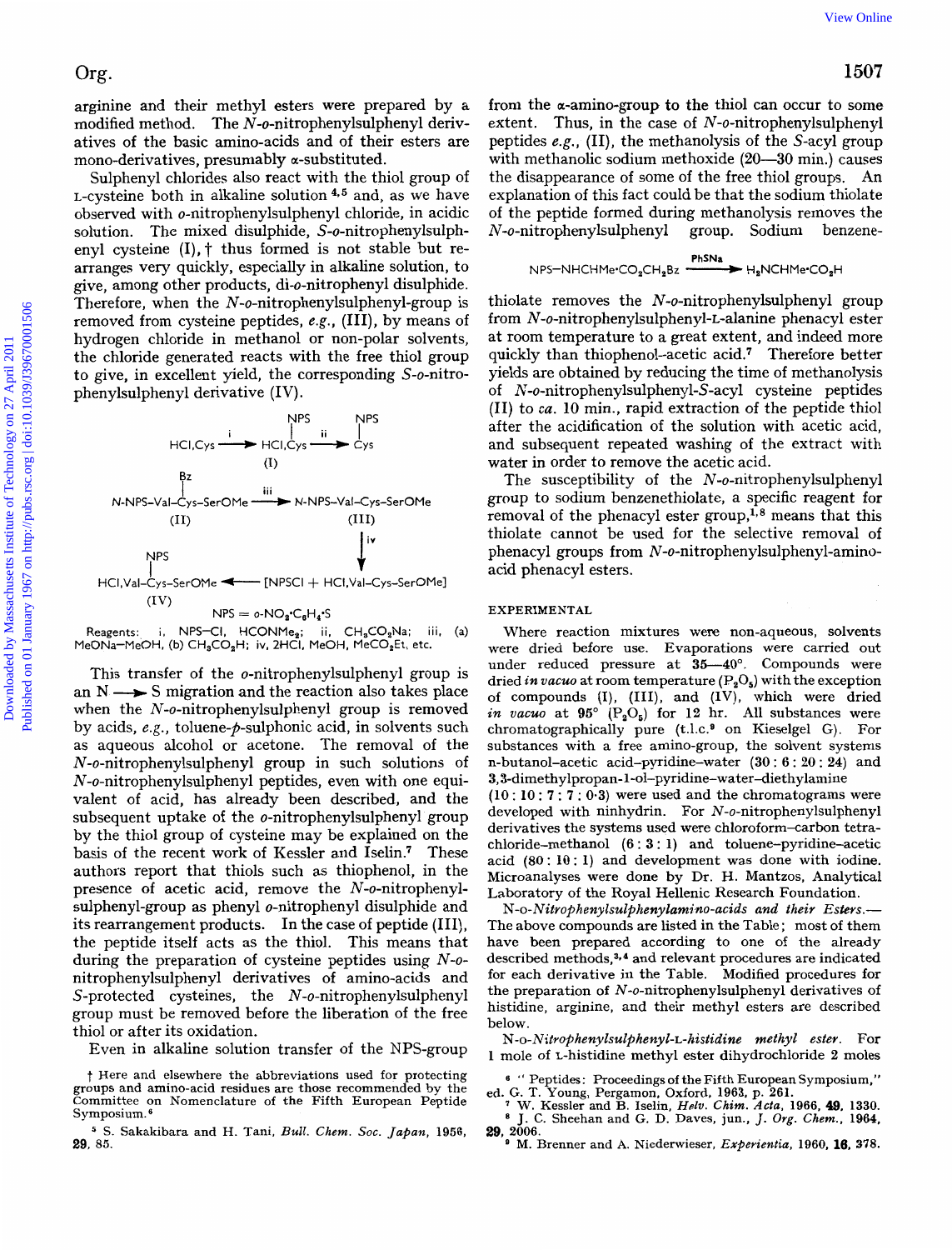## **1508** J. Chem. *SOC.* (C), **1967**

## TABLE

| 1508                                                                                                                                                                                                                                                                                                                                                                                                                                                                                                                                                                                                                                                                                                                                                                                                               |                                                                                 |                                   |                                          |                 |                                                                                                                                                                                                                                                                                                                                                                                                                                                                                                                                                                                                                                                                                                                                                                                                                                                                   |         |                     |     |                    | J. Chem. Soc. $(C)$ , 1967 |
|--------------------------------------------------------------------------------------------------------------------------------------------------------------------------------------------------------------------------------------------------------------------------------------------------------------------------------------------------------------------------------------------------------------------------------------------------------------------------------------------------------------------------------------------------------------------------------------------------------------------------------------------------------------------------------------------------------------------------------------------------------------------------------------------------------------------|---------------------------------------------------------------------------------|-----------------------------------|------------------------------------------|-----------------|-------------------------------------------------------------------------------------------------------------------------------------------------------------------------------------------------------------------------------------------------------------------------------------------------------------------------------------------------------------------------------------------------------------------------------------------------------------------------------------------------------------------------------------------------------------------------------------------------------------------------------------------------------------------------------------------------------------------------------------------------------------------------------------------------------------------------------------------------------------------|---------|---------------------|-----|--------------------|----------------------------|
| of <i>o</i> -nitrophenylsulphenyl chloride and 4 moles of triethyl-<br>amine were used.<br>N-o-Nitrophenylsulphenyl-L-arginine methyl ester hydro-<br>chloride. Methanol was used as solvent. After the<br>addition of the reactants [L-arginine methyl ester dihydro-<br>chloride (1 mole), o-nitrophenylsulphenyl chloride (1 mole),<br>and triethylamine (2 moles)], the reaction mixture was<br>stirred for 10 min. and filtered. The filtrate was<br>evaporated to dryness, a little water was added, and the<br>mixture was left for several hours in the refrigerator; the<br>product separated out.<br>N-o-Nitrophenylsulphenyl-L-histidine. The solvent used<br>was methanol-water $(1:1; 50 \text{ ml.}$ for $0.02 \text{ mole of amino}$<br>acid) and the base was triethylamine (2 equiv. added at the |                                                                                 |                                   |                                          |                 | was added. After 30 min. <sup>*</sup> in the dark at room temperature<br>water (50 ml.) was added, and the mixture was acidified<br>with N-sulphuric acid and extracted with ether-ethyl<br>acetate $(1:1)$ . The organic layer was washed repeatedly<br>with water, dried $(Na2SO4)$ , and concentrated. The<br>residue was reprecipitated from ethyl acetate with light<br>petroleum (b. p. 40—70°) to give a substance, m. p. 170—<br>180°. This product was triturated 3 times with ethanol at<br>50°; each trituration was followed by decantation, and<br>finally the residue was filtered off, washed with ethanol,<br>and dried. The product 150 mg. $(50\%)$ , m. p. 192-198°,<br>was di- <i>o</i> -nitrophenyl disulphide (identified by chromato-<br>graphic behaviour and i.r. spectrum).<br>S-o-Nitrophenylsulphenyl-L-cysteine (I).-To a cold solu- |         |                     |     |                    |                            |
| beginning of the reaction). The $o$ -nitrophenylsulphenyl<br>chloride was added in portions to the stirred mixture over<br>a period of 10 min. and stirring was continued for a further<br>30 min. The precipitated N-substituted histidine was<br>filtered off and washed with aqueous methanol $(2 \times 10 \text{ ml.})$                                                                                                                                                                                                                                                                                                                                                                                                                                                                                       |                                                                                 | <b>TABLE</b>                      |                                          |                 | tion of anhydrous L-cysteine hydrochloride <sup>10</sup> (1.6 g.,<br>0.01 mole) in pure anhydrous dimethylformamide (10 ml.)<br>NPS-chloride (1.9 g., 0.01 mole) was added. After 1 hr.<br>in the refrigerator and 1 hr. at room temperature, the<br>hydrochloride of (I) precipitated out. Addition of a cold                                                                                                                                                                                                                                                                                                                                                                                                                                                                                                                                                    |         |                     |     |                    |                            |
|                                                                                                                                                                                                                                                                                                                                                                                                                                                                                                                                                                                                                                                                                                                                                                                                                    | N-o-Nitrophenylsulphenyl (NPS) derivatives of amino-acids and amino-acid esters |                                   |                                          |                 |                                                                                                                                                                                                                                                                                                                                                                                                                                                                                                                                                                                                                                                                                                                                                                                                                                                                   |         |                     |     |                    |                            |
| Recrystallised Yield<br>$N$ -o-Nitrophenyl-<br>sulphenyl-derivatives of<br>from                                                                                                                                                                                                                                                                                                                                                                                                                                                                                                                                                                                                                                                                                                                                    | (%)<br>M. p.                                                                    | $\mathbf c$<br>$[\alpha]_{\rm D}$ | Found $(\% )$<br>${\bf N}$<br>H          | S               | C1                                                                                                                                                                                                                                                                                                                                                                                                                                                                                                                                                                                                                                                                                                                                                                                                                                                                | Formula | $\mathbf C$         | H   | Calc. $(\% )$<br>N | S<br>Cl.                   |
| $L$ -glutamic acid $\bullet$ AcOEt-light<br>petroleum                                                                                                                                                                                                                                                                                                                                                                                                                                                                                                                                                                                                                                                                                                                                                              | $132 - 133^{\circ}$<br>71                                                       | $-84.5^\circ$                     | 9.3                                      | 10.65           | $C_{11}H_{12}N_2O_6S$                                                                                                                                                                                                                                                                                                                                                                                                                                                                                                                                                                                                                                                                                                                                                                                                                                             |         |                     |     | 9.3                | $10-7$                     |
| L-glutamic acid DCHA<br>saltb, a  MeOH-AcOEt 70 178-179                                                                                                                                                                                                                                                                                                                                                                                                                                                                                                                                                                                                                                                                                                                                                            |                                                                                 | $-13.89$                          | 8.5                                      | 4.8             | $C_{35}H_{58}N_4O_6S$                                                                                                                                                                                                                                                                                                                                                                                                                                                                                                                                                                                                                                                                                                                                                                                                                                             |         |                     |     | 8.45               | 4.8                        |
| salt <sup>b</sup> MeOH-ether                                                                                                                                                                                                                                                                                                                                                                                                                                                                                                                                                                                                                                                                                                                                                                                       | 50<br>$180 - 181$                                                               | $-19.09$                          | $63.0$ $8.95$<br>8.8                     |                 | $\rm C_{34}H_{56}N_4O_6S$                                                                                                                                                                                                                                                                                                                                                                                                                                                                                                                                                                                                                                                                                                                                                                                                                                         |         | 62.9                | 8.7 | 8.6                |                            |
| L-aspartic acid DCHA<br>$L$ -threonine $\alpha$ AcOEt<br><b>L-alanine phenacylester d</b> MeOH<br>L-histidine methyl ester * AcOEt<br>L-arginine methyl ester                                                                                                                                                                                                                                                                                                                                                                                                                                                                                                                                                                                                                                                      | $144 - 145h - 130.8f h$<br>50.<br>50<br>$108 - 110$<br>88<br>$134 - 136$        | $-127.3i$<br>$+64.1j$             | 56.64.6<br>$8-0$<br>$48.4 + 1$<br>$17-5$ | $9-0$<br>$10-0$ | $C_{12}H_{16}N_2O_5S$<br>$C_{13}H_{14}N_4O_4S$                                                                                                                                                                                                                                                                                                                                                                                                                                                                                                                                                                                                                                                                                                                                                                                                                    |         | $56.65$ 4.5<br>48.4 | 4.4 | 7.8<br>$17 - 4$    | 8.9<br>9.9                 |

and water **(30** ml.). The crude product was triturated with methanol **(15** ml.) and left at room temperature for **24** hr. It was then filtered off and washed with methanol *(5* ml.).

*N-o-Nitrophenylsulphenyl-L-arginine* was prepared as described for the corresponding histidine derivative except that *85%* methanol was used, and the temperature was kept at **10'.** The reaction mixture was allowed to stand for several hours in the refrigerator, and the product filtered off and washed with methanol.

Removal of the Nitrophenylsulphenyl Group and Phenacyl Ester Group from N-o- *Nitrophenylsulphenyl-L-alanine* Phenacyl Ester.-To a solution of **N-o-nitrophenylsulphenyl-L**alanine phenacyl ester **(0.72** g., **0.002** mole) in dry dimethylformamide, sodium benzenethiolate **(0.532** g., **0.004** mole)

Titration with iodine after acidification with acetic acid (2 ml.) in oxygen-free water **(3** ml.) showed **90%** free thiol. If the time of methanolysis was increased to **15** min. only **58%** free thiol could be detected and after **20** min. the percentage was reduced to **37** *yo.* 

aqueous solution **of** sodium acetate **(1.6** g., in **40** ml.) to this mixture resulted in the precipitation of S-o-nitrophenyl- $\textit{subhenyl-L-cysteine}$  (2.1 g., 77%), which was washed with cold water and kept in a desiccator  $(P_2O_5)$ , m. p. 168° (decomp.),  $[\alpha]_n^{25} -72^{\circ}$  (c 1 in methanol) (Found: C, 39.2; H, 3.8; N, 10.5; S, 22.9.  $C_9H_{10}N_2O_4S_2$  requires C, 39.4; H, **3.7;** N, **10.2;** S, **23.4%).** 

Methyl Ester (III).-N-o-Nitrophenylsulphenyl-L-valyl-Sbenzoyl-L-cysteinyl-L-serine methyl ester **l1** was subjected to methanolysis as already described, $<sup>11</sup>$  with the modific-</sup> ation that the time of methanolysis was reduced to 8--**10** min.7 The solution was then cooled immediately to  $-10^{\circ}$ , acidified with acetic acid (2 ml.) in cold water  $\ddagger$ **(20** ml.), and extracted first with peroxide-free ethyl acetate-ether **(1** : **1)** and then with ether alone. The combined extracts were washed with water, dilute potassium hydrogen carbonate, and again with water, dried  $(Na_2SO_4)$ and evaporated to dryness at room temperature. The N-o- Nitrophenylsulp henyl- L-valy *l-* L-cysteinyl- L-serine

1 When handling compounds bearing free thiol the water used was always free of oxygen.

**lo** M. Bergmann and G. Michalis, *Bey.,* **1930, 63, 987.** 

**l1 L.** Zervas, I. Photaki, A. Cosmatos, and D. Borovas, J. *Amer. Chem. SOC.,* **1965, 87, 4922.** 

<sup>\*</sup> Chromatography of the reaction mixture after 30 mjn. incubation with benzenethiolate showed the presence of both  $N$ **o-** nitrophenylsulphenyl alanine and alanine as well as a small amount of the original **N-o-nitrophenylsulphenylalanine** phenacyl ester indicating that the **N-o-nitrophenylsulphenyl** group is split but only partially under the conditions used.